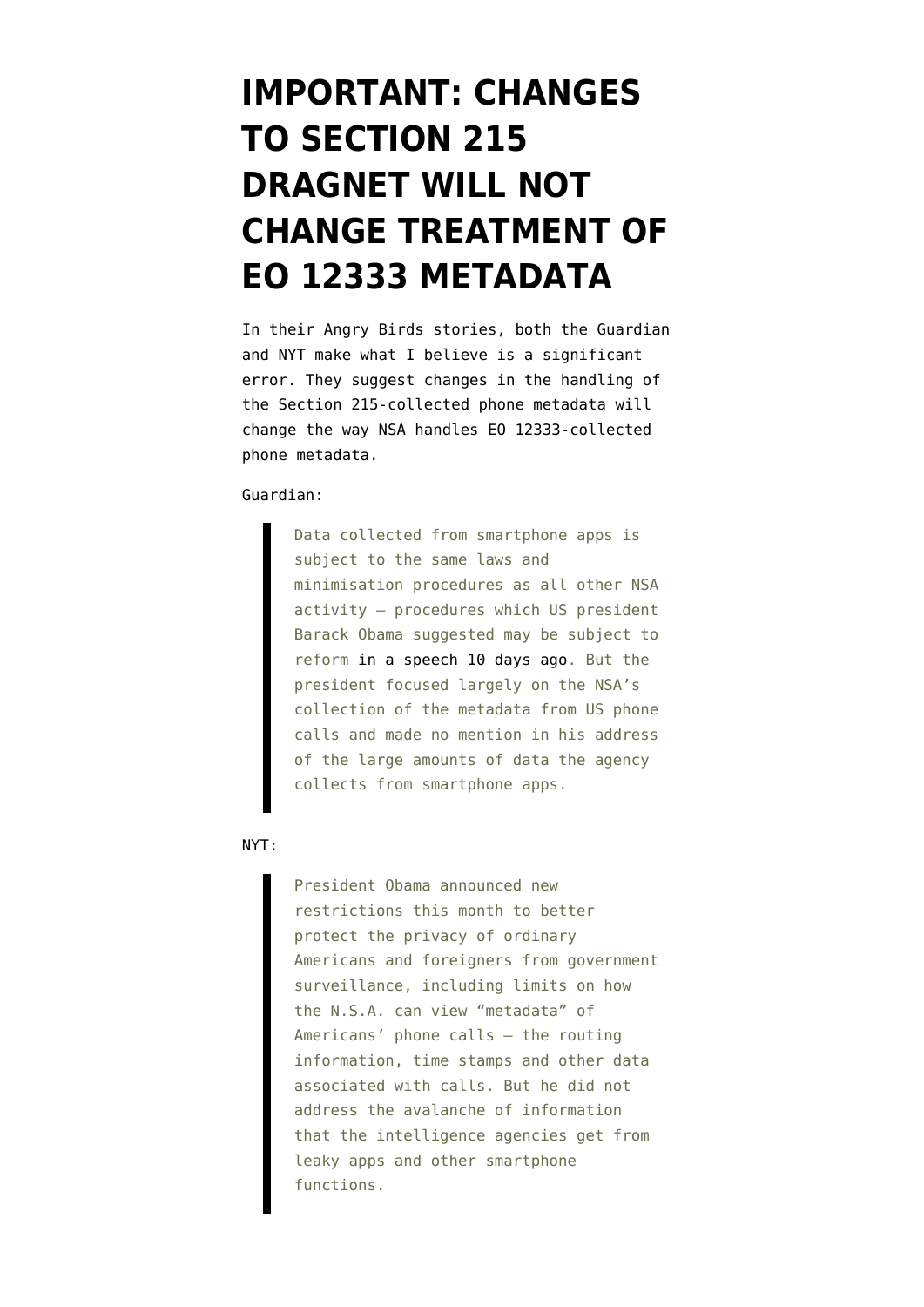Here's what the President actually [said,](http://www.emptywheel.net/2014/01/17/obamas-speech-annotated-version/) in part, about phone metadata:

> I am therefore ordering a transition that will end the Section 215 bulk metadata program as it currently exists, and establish a mechanism that preserves the capabilities we need without the government holding this bulk meta-data.

That is, Obama was speaking only about NSA's treatment of Section 215 metadata, not the data — which includes a great amount of US person data — collected under Executive Order 12333.

To be clear, both Guardian and NYT were distinguishing Obama's promises from the treatment extended to the leaky mobile data app. But they incorrectly suggested that all phone metadata, regardless of how it was collected, receives the same protections.

Section 215 metadata has different and significantly higher protections than EO 12333 phone metadata because of specific minimization procedures imposed by the FISC (arguably, [the](http://www.emptywheel.net/2013/11/12/the-phone-dragnet-did-not-and-may-still-not-meet-the-patriot-acts-minimization-requirements/) [program doesn't even meet the minimization](http://www.emptywheel.net/2013/11/12/the-phone-dragnet-did-not-and-may-still-not-meet-the-patriot-acts-minimization-requirements/) [procedure](http://www.emptywheel.net/2013/11/12/the-phone-dragnet-did-not-and-may-still-not-meet-the-patriot-acts-minimization-requirements/) requirements mandated by the law). We've seen the implications of that, for example, when the NSA [responded](http://www.emptywheel.net/2014/01/23/how-nsa-spies-on-first-amendment-protected-speech-the-eo-12333-loophole/) to being caught watch-listing 3,000 US persons without extending First Amendment protection not by stopping that tracking, but simply cutting off the watchlist's ability to draw on Section 215 data.

Basically, the way NSA treats data collected under FISC-overseen programs (including both Section 215 and FISA Amendments Act) is to throw the data in with data collected under EO 12333, but add query screens tied to the more strict FISC-regulations governing production under it. [This post](http://www.emptywheel.net/2013/12/03/federated-queries-and-eo-12333-fisc-workaround/) on federated queries explains how it works in practice. As recently as 2012 at least one analyst improperly [searched](https://www.aclu.org/files/assets/semiannual_assessment_of_compliance_with_procedures_and_guidelines_issued_pursuant_to_sect_702_of_fisa.pdf) on US person FAA-collected content because she didn't hit the right filter on her query screen.